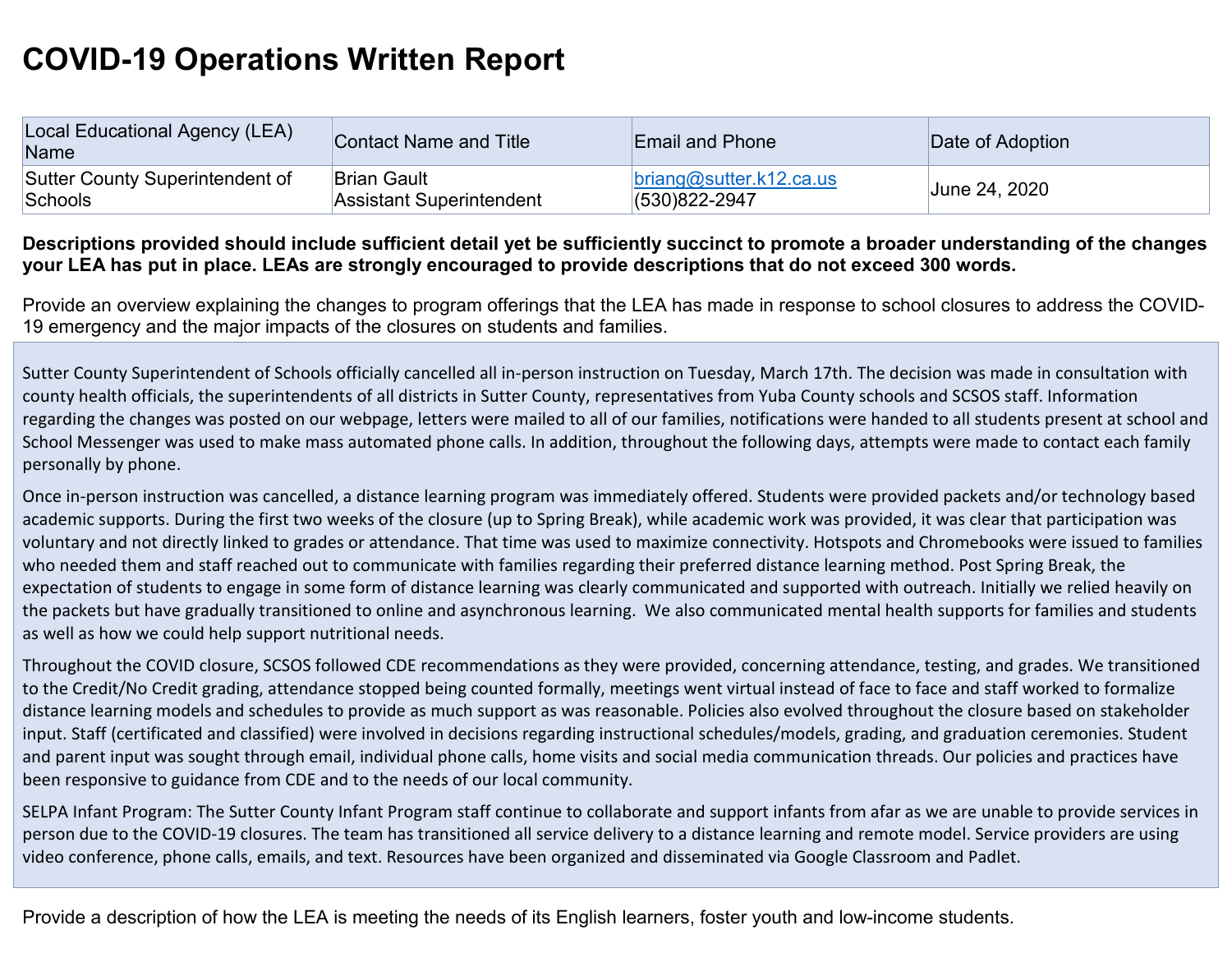Homeless/foster youth students were targeted for extra support by the Student Support and Outreach (SSO) Department. Families were contacted in order to provide resources for technology, mental health and nutrition. SSO staff continued to reach out to school site homeless and foster youth liaisons, school counselors, and social workers across the county to check on these populations and identify any unmet student/family needs. Homeless families were connected with resources and food bundles were delivered weekly. Foster youth received cell phones that serve as hotspots through *iFoster* as well as school supplies they may have needed for distance learning. Mental health/behavior health support continued throughout the closure through virtual Child/ Family Team meetings, SSTs and IEPs and/or referrals to services. Support was provided to parents/caregivers of these populations to assist in navigating and removing barriers to accessing these supports and services.

All Sutter County students were provided access to mental and social emotional supports throughout the closure. Student Support and Outreach (SSO) provided a flyer with social emotional tips and support as well as local behavioral health numbers and resources. The SSO Counselor quickly set up and provided virtual counseling sessions including scheduled sessions and virtual open office hours. In addition to having an electronic scheduling system for counseling sessions, the SSO counselor reached out to students and families directly and received referrals from teachers asking her to connect with the student/ family. In addition, virtual SEL lessons were offered to all students in Sutter County; Youth Mental Health Activity kits were distributed and virtual substance-use prevention and intervention lessons were created.

Integrated and Designated ELD structures and supports continued during distance learning to the extent practicable. Both Designated and Integrated ELD presented challenges, but students were provided support through extra para educator outreach, teacher outreach and online zoom meetings.

All Feather River Academy students were supported academically by ensuring two personal phone check-ins by teachers per week, email to student email accounts, and monitoring both online and paperwork turned in. Bi-lingual staff called our non-English speaking families multiple times every week to provide explanations of policies and services that are available.

SCSOS Special Education set up phone hotlines, in three languages, for parents to call with questions or needs.

SELPA Infant Program: A majority of Sutter County Infant Program families are English language learners, foster and/or low-income. Our team continues to support communication with families in their native languages. Infant program staff shares community, state and federal support opportunities with families regularly and as appropriate.

## Provide a description of the steps that have been taken by the LEA to continue delivering high-quality distance learning opportunities.

SCSOS employed varied communication strategies to engage as many students and families as possible in meaningful distance learning. Emails, mass phone calls, personal phone calls, home visits, letters and flyers sent home by mail were all important forms of communication used to connect.

Chromebooks were distributed to every student who indicated a need. Kajeet devices were purchased, received and distributed to all families identified as having a need.

Teachers used weekly ZOOM Staff Meetings to collaboratively develop and deploy distance learning. Teachers accessed free PD offerings and Sutter County instructional coaches provided weekly PD to improve practice with curriculum and instructional technology such as the efficient use of Google Classroom. Free webinars and CDE guidelines and available instructional materials/strategies were valuable as skill with distance learning continues to develop.

Supporting parents to help their children learn from home was an important factor that we attempted to address. Phone hotlines were established, staff personally reached out and communicated with parents or conducted home visits to offer support and encourage students to follow the distance learning opportunities.